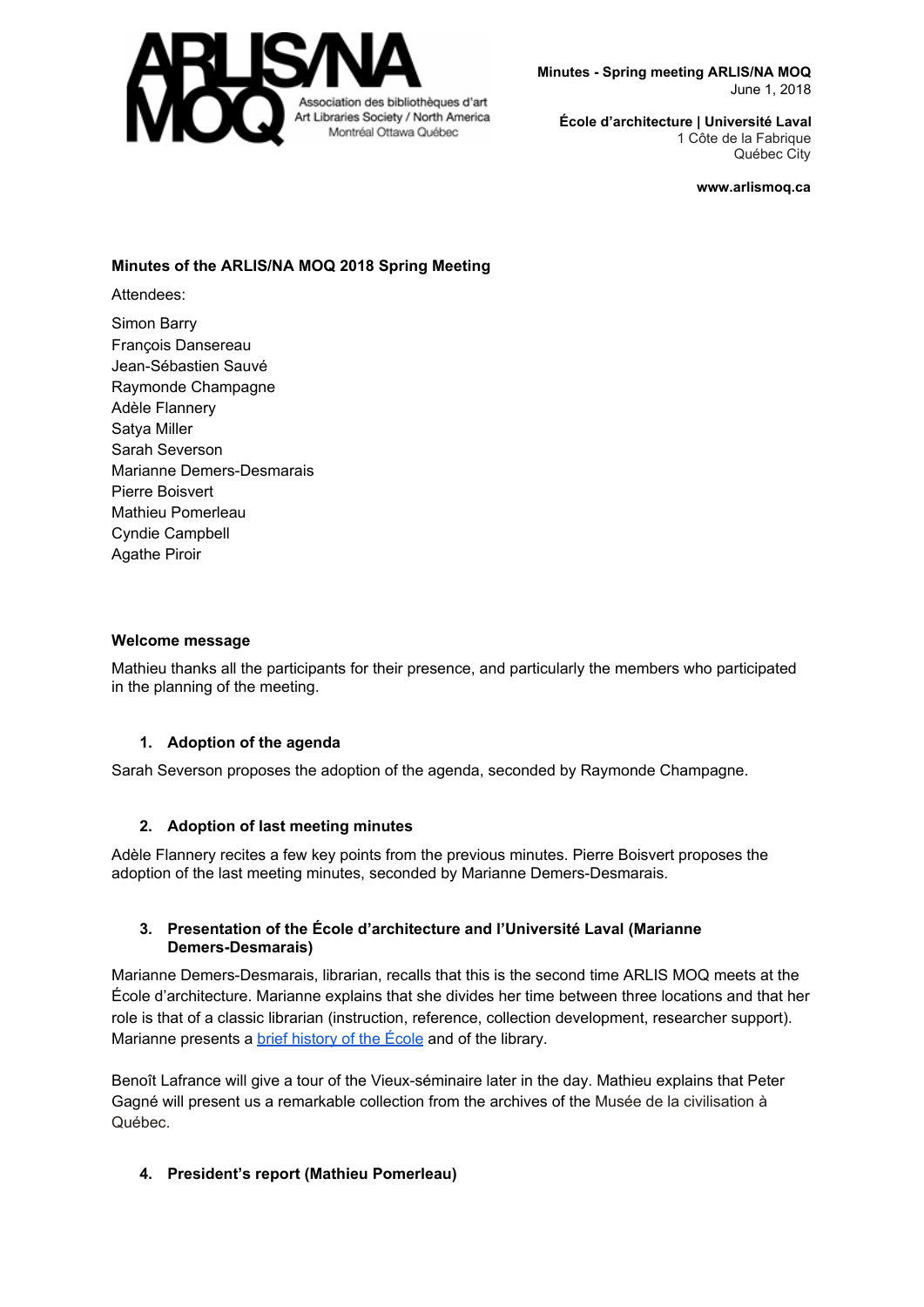

**Minutes - Spring meeting ARLIS/NA MOQ** June 1, 2018

**École d'architecture | Université Laval** 1 Côte de la Fabrique Québec City

**www.arlismoq.ca**

Mathieu underscores the work undertaken by Jessica Hébert during her 2017 presidency. Jessica was implicated on many levels in many key projects for the association and participated in the promotion and enhancement of many chapter activities. Notably, the website, created with the help of a few other members, is a great project that helps elevate the chapter especially in regards to the communication style and graphic identity. Mathieu sees the website as a platform that will evolve, particularly when considering the integration of the MOQDOC in a digital format.

Mathieu reminds members that the previous executive committee, under the Jessica's presidency, significantly streamlined the executive documentation to facilitate knowledge transfer with futur executive members. A collaborative google drive is updated regularly.

For the upcoming year, Mathieu would like to focus on the integration of the MOQDOC into the website. Since the printing of physical copies has stopped, the MOQDOC exists as a PDF in the publication section of the website. A meeting was held in January 2018 with members interested in the publication's futur. Rachel Harris and François Dansereau accepted to take responsibility of the editorial committee of the publication. Mathieu and Adèle will continue to be available to assist with logistical questions relating to integrating the MOQDOC into the website. All comments regarding the publication can be directed to the editorial committee. The committee and the executive wish for the process to be open to all members of the chapter.

Mathieu wishes to clarify the means of communications of the chapter. Currently, multiple channels exist : the list-serv, email, an executive newsletter, facebook and twitter. Mathieu wishes to consolidate the channels and develop an efficient and coherent communication strategy.

Mathieu wishes to establish closer ties with institutions beyond our usual partnerships (the information studies programmes at McGill, Ottawa and Montréal universities). He estimates that colleagues in the technical programs are underrepresented in our membership, despite the fact that many of them could be interested in our community. He also wishes to continue to strengthen ties with members in Québec city.

The MOQDOC, the communication strategy, and the establishment of new partnerships with technical programmes are the three main axes on which he would like to focus during his mandate.

Mathieu also mentions that he was one of the recipients of the travel bursary to attend the ARLIS NA conference. He is currently preparing his written report of the experience.

In conclusion, Mathieu thanks the members who participated in the EBSI-SIS career fair.

## **5. Vice-President's report (Simon Barry)**

Simon Barry thanked the executive members for their work since he became involved in the executive committee. Simon reiterates that he is committed to listening to the thoughts and ideas of the ARLIS MOQ members now, and as he integrates the role of president in the following year.

# **6. Membership report (Jenna Dufour - not present)**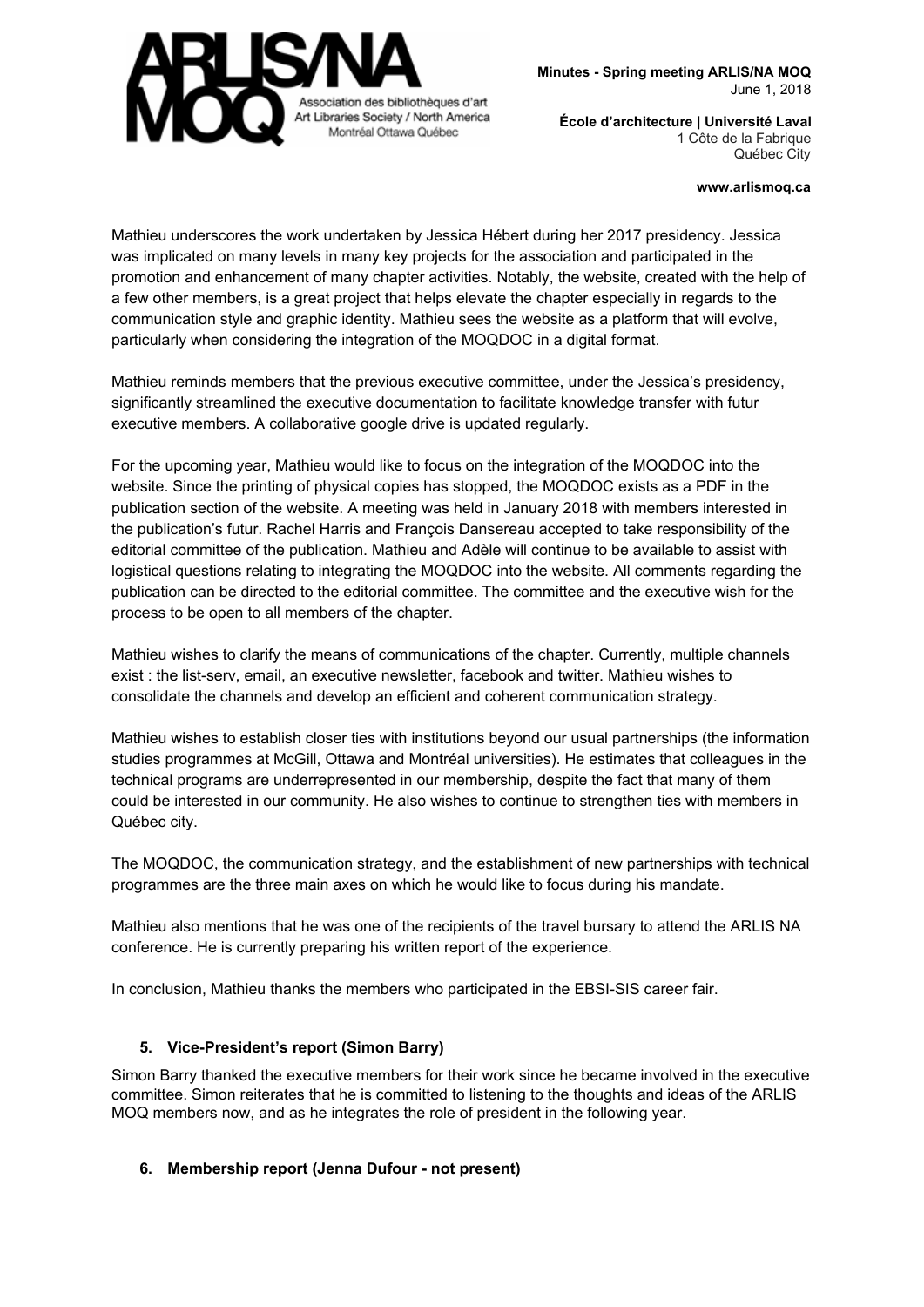

#### **www.arlismoq.ca**

As we come to the halfway point of 2018 we have 30 paid members (20 renewed members, 10 new), which is more than this time last year (26).

Thank you to everyone for your continued support.

Sarah specified that the membership form has been streamlined for the Paypal, but even members paying by check are encouraged to fill out the membership form to confirm contact details. The address field has been removed since nothing is mailed to members.

Adjustments can be made to the form to clarify membership fees (which are only detailed in dropdown menu of the "Pay Online" section) and to allow voluntary donations.

## **7. Treasurer report (Sarah Severson)**

We are in a good financial situation, in large part because we stopped printing the MOQDOC, which alleviated a significant financial stress.

|                                            | ARLIS/NA MOQ - Rapport Trésorier                                |                |                  |                          |  |
|--------------------------------------------|-----------------------------------------------------------------|----------------|------------------|--------------------------|--|
|                                            |                                                                 | <b>Actuals</b> |                  |                          |  |
|                                            |                                                                 | mai 2018       | 25 nov 2017 - 31 |                          |  |
| <b>OPENING SOLDE / BALANCE</b>             |                                                                 |                | \$3,092.83       |                          |  |
|                                            | DÉPÔTS / Revenues                                               |                |                  |                          |  |
|                                            | Adhésion/Membership                                             | \$             | 293.78           |                          |  |
|                                            | Inscription/Registration                                        | \$             | 71.30            |                          |  |
|                                            | Dons/Donations                                                  |                |                  |                          |  |
|                                            | Projet ponctuel/Special project                                 | \$             | 45.00            | Design thinking workshop |  |
| DÉPÔT TOTAL / Total Revenues               |                                                                 | \$             | 410.08           |                          |  |
|                                            | <b>RETRAITS / Expenses</b>                                      |                |                  |                          |  |
|                                            | Bourses/Awards - Michelle Gauthier                              | \$             | 823.56           |                          |  |
|                                            | <b>Contributions ARLIS/NA</b>                                   | \$             | 100.00           |                          |  |
|                                            | Dépenses /Activities expenditures<br>Meetings: Fall 2017 at CCA | \$             | 487.48           |                          |  |
|                                            | Site web/Web hosting                                            | \$             | 158.83           |                          |  |
|                                            | Frais Mensuels / Banking & Paypal Fees                          | \$             | 44.03            |                          |  |
| <b>TOTAL DES RETRAITS / Total Expenses</b> |                                                                 | \$             | 1,613.90         | \$.                      |  |
| <b>CLOSING SOLDE / BALANCE</b>             |                                                                 | \$             | 1,925.16         |                          |  |
|                                            | Sach Jasm                                                       |                |                  |                          |  |
|                                            |                                                                 |                |                  | 31 mai 2018              |  |
| Sarah Severson, trésorier/treasurer        |                                                                 |                |                  | Date                     |  |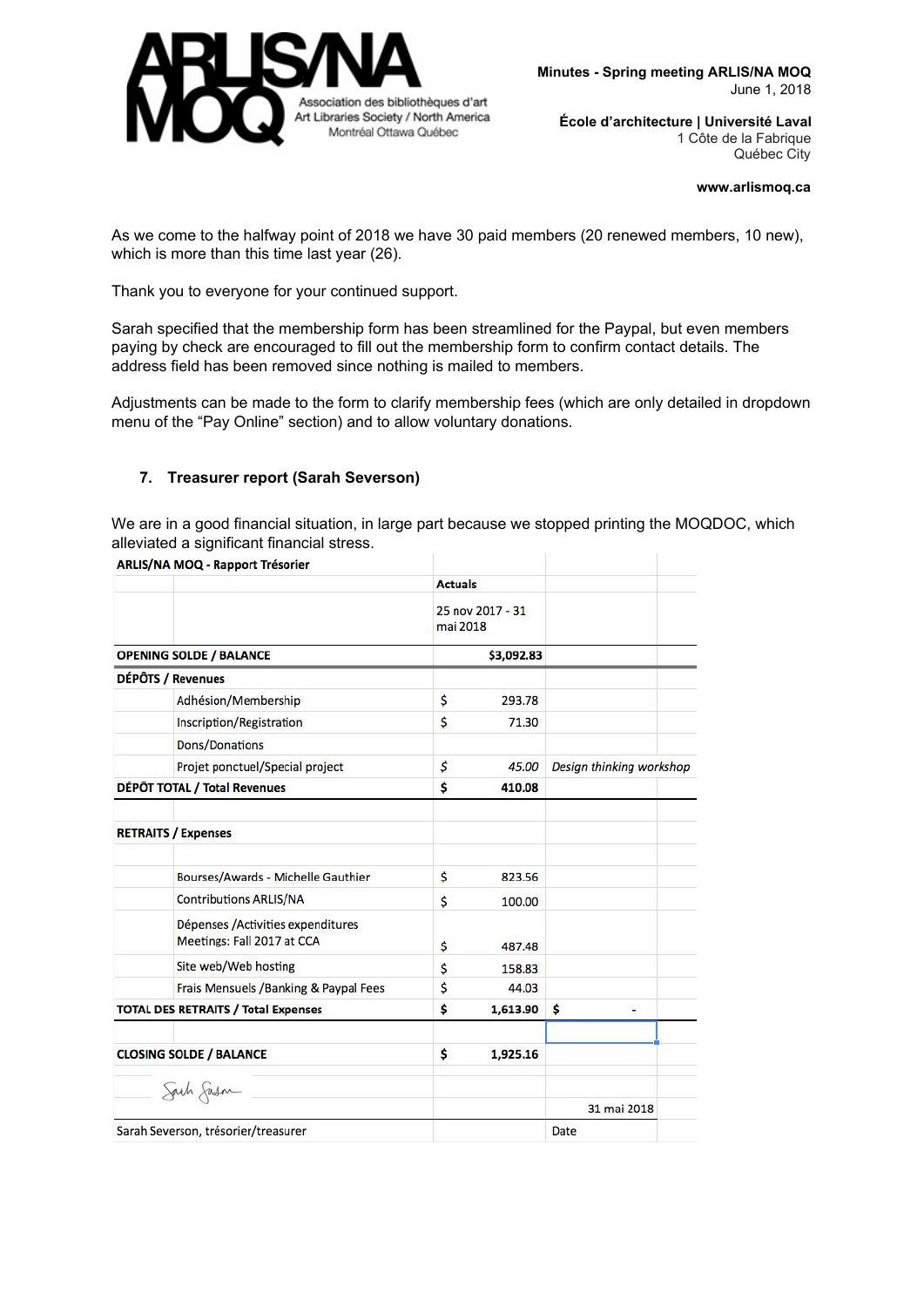

#### **www.arlismoq.ca**

We're anticipating more memberships to come in at the fall meeting. Sarah says she will be reporting the numbers a little bit differently to deduct paypal fees. The fall meeting is typically the most expensive, but more people pay their membership at that meeting.

The only current expense is the awards and a recurring web hosting payment, which will eventually be eliminated (by having our site hosted by ARLIS NA). This year, the Michèle Gauthier award was distributed amongst two people. Expenses are going down, which is great. The members expressed that they primarily want to support awards; therefore, we're trying to consolidate the funds in that direction.

All the treasurer reports are available to members, they can be consulted by contacting [arlismoq@gmail.com.](mailto:arlismoq@gmail.com)

Sarah mentioned that our memberships ARLIS/NA and ARLIS MOQ could be bundled. Members who wish to only join ARLIS MOQ will continue to do so, but for members who wish to bundle their memberships, it would be possible in one easy step. The Board will contact us in the next year with final details. See the proposal below :

## **Proposal for Bundled Membership**

The ARLIS/NA Membership Committee proposes that beginning with the 2018 renewal cycle, we offer members the opportunity to pay their annual dues for both ARLIS/NA and a chapter or chapters, using either the online form or the printed Membership Application.

- We recommend that individual regular chapter dues be set at a rate of \$20 for all chapters, based on data collected by chapter chairs and compiled by the Chapters Liaison.
- The online membership form will include a new category titled "Individual Chapter Membership" with a listing of all available chapters. Checking a chapter box on the online form would add \$20 to the shopping cart. The form would allow people to select more than one chapter, and each would be \$20.
- As with national dues, chapter dues would be scaled for members from Canada (\$15 USD), Mexico (\$10), and international (\$10).
- Special chapter member categories such as student, retired member, etc. would not be available through this system. Each chapter would handle these dues as they do now. The online form will therefore include a checkbox stating something along the lines of "I may qualify for a special chapter rate (e.g. student, retired member, etc.). I prefer to be contacted by a chapter officer regarding chapter membership."
- ARLIS/NA Headquarters would disburse chapter dues to each chapter treasurer on a quarterly basis and indicate the names/contact information of new or renewing members included in the chapter payments.
- The Membership Committee, Chapters, and Headquarters will work together to inform members of this change prior to the 2019 association renewal cycle.

If the chapter leadership agrees to this proposal, the Membership Committee will take it to the Executive Board for discussion and approval.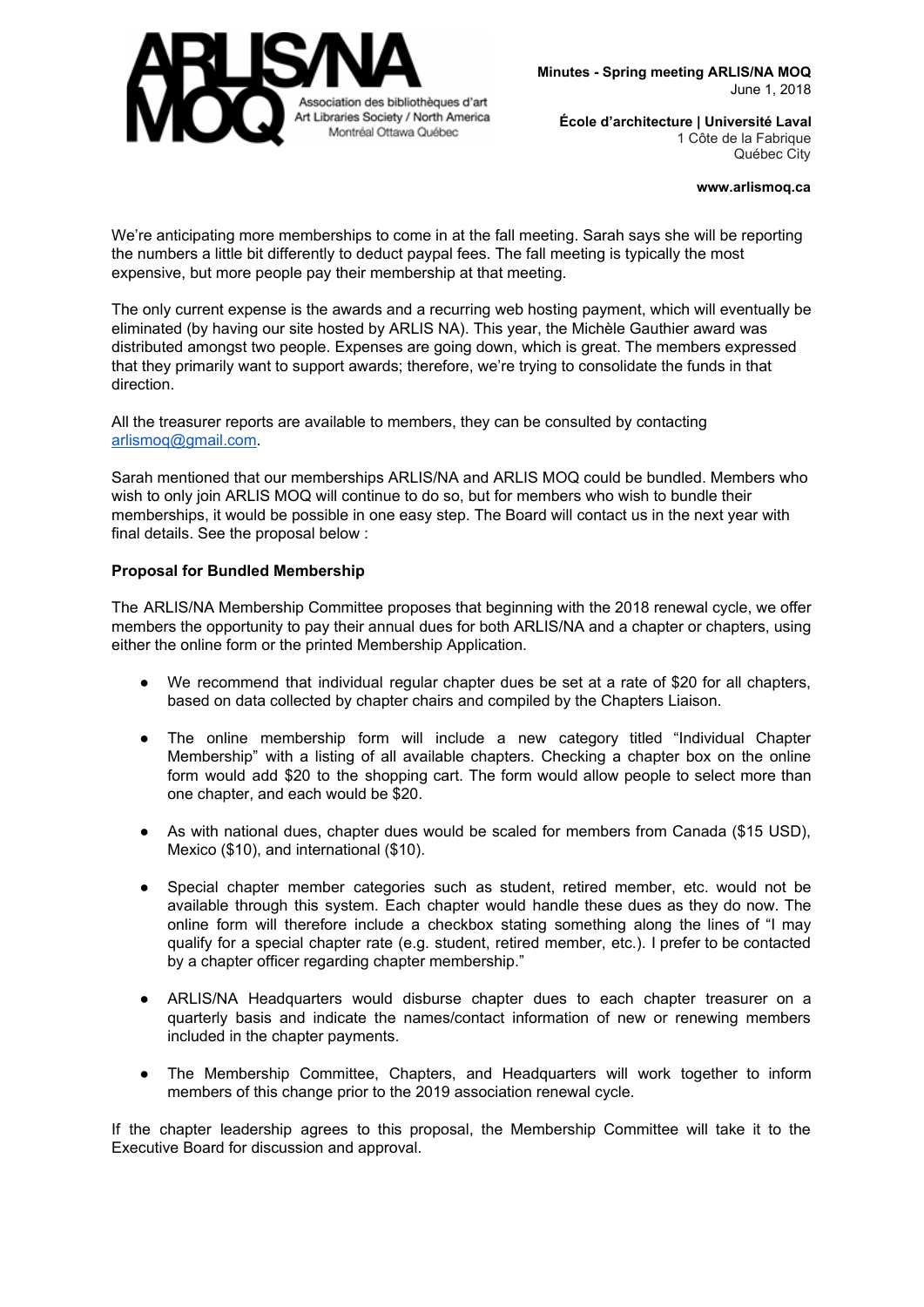

**www.arlismoq.ca**

# **8. Secretary report (Adèle Flannery)**

Adèle wishes to revive the Executive newsletter, an email sent every 6-8 weeks to update members with some bundles of information.

# **9. Committee reports**

# **a. Nomination Committee (Mathieu Pomerleau for the committee)**

The members of the 2018 Nominating Committee for the ARLIS NA MOQ chapter include Frédérique Duval and Pamela Caussy. Their responsibility to is ensure the continuity of the Executive Committee by monitoring the terms of office and managing the call for applicants.

The following positions will be open for the 2019 Executive Committee:

- Vice-President
- Treasurer
- Membership secretary

Here is a short description of the roles:

#### **Vice-President:**

The Vice-President shadows the President in their duties. This includes helping organize the annual Spring meeting and taking a leading role in organizing the Fall meeting with support of the president. They are also responsible for collecting information and composing a regular news update, in collaboration with the executive committee, to be sent to all members

The Vice-President may be assigned other duties by the President and may propose special projects. Please note that the Vice-President becomes the President at the end of their mandate.

This position is essential to assure the continuity of ARLIS MOQ activities and the vitality of the chapter. The Executive team is there to assist the Vice-President, and bilingualism is not mandatory (mandate: 1 year).

## **Treasurer:**

The Treasurer shall maintain financial records and perform any other duties inherent in the office (mandate: 2 years).

## **Membership secretary :**

The Membership Secretary shall keep and update records of the Chapter membership, and take the lead in recruiting new members through outreach and recruitment activities. They are also responsible for sending out renewal reminders and welcome messages to new members. (mandate: 2 years).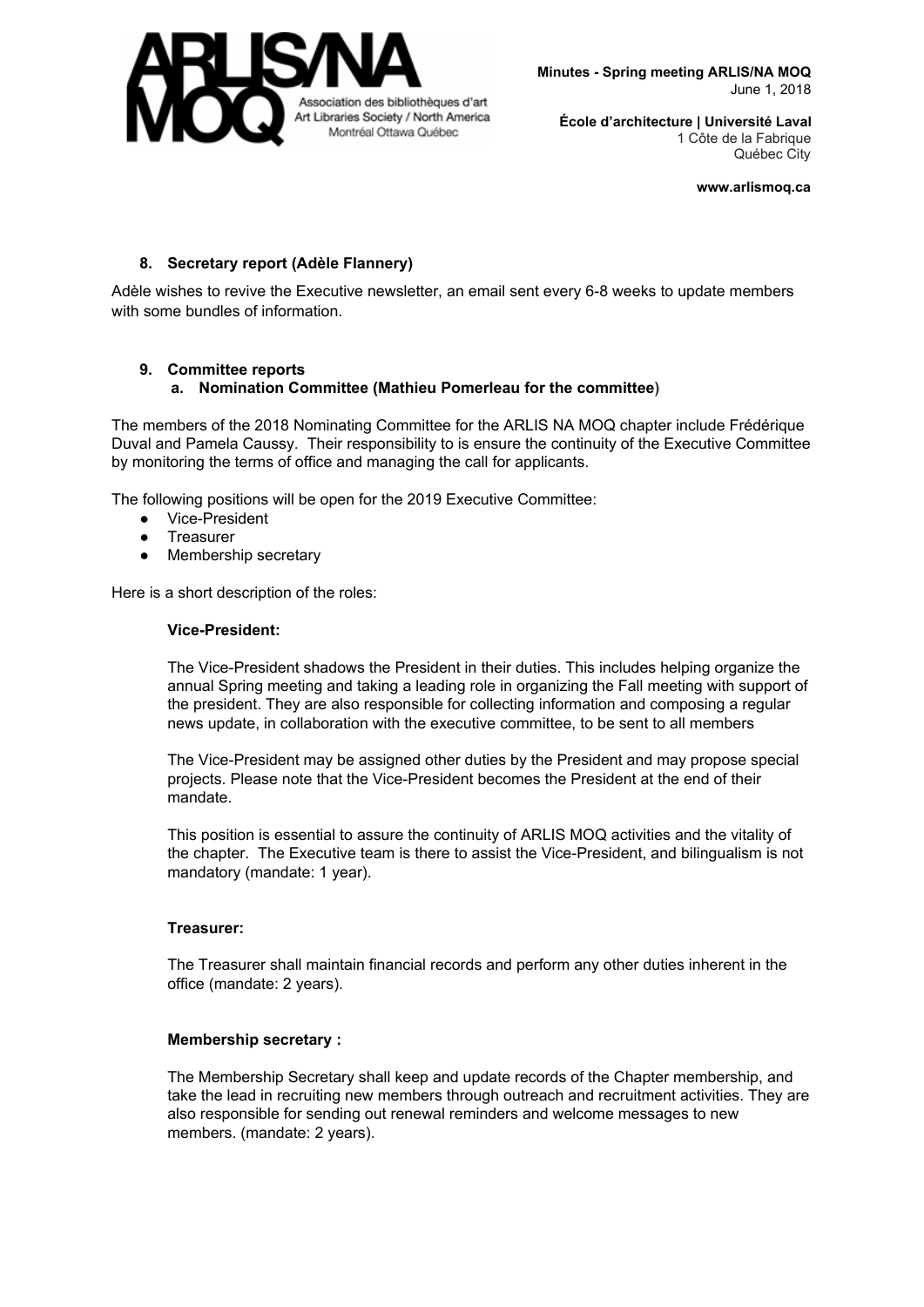

#### **www.arlismoq.ca**

Lastly, we will have a formal call for applicants in the Fall and announce the new candidates at the next ARLIS MOQ Meeting.

## **b. Professional Development Committee (Mathieu Pomerleau for the committee)**

Les membres du comité de developpement professionel sont Hélène Brousseau et Danielle Léger.

En fonction des revenus disponibles, le comité, en concertation avec les membres de l'exécutif d'ARLIS/MOQ, a procédé à un appel de bourses pour les bourses d'adhésion Daphne Dufresne et Marilyn Berger et à la bourse de voyage Michelle Gauthier.

Plusieurs candidatures ont été reçues pour la bourse de voyage Michelle Gauthier. Suivant l'évaluation des candidatures avec la grille d'évaluation multicritères pondérée, la bourse de voyage a été divisée entre deux candidats qui étaient ex aequo, Jessica Hébert et Mathieu Pomerleau.

Aucune candidature n'a été reçue pour les bourses d'adhésion.

*(Original french text)*

# **c. MOQDOC Editorial Committee (François Dansereau)**

The MOQDOC began to be published in 1990 and has since published many articles on different research subjects, exhibition and publication reviews, conference reports, profiles of institutions or members, etc.

Following an invitation from our President Mathieu Pomerleau, several members participated in a discussion session regarding the MOQDOC. This meeting took place on 23 January 2018. The main goal of the meeting was to propose ways to renew interest in the publication and to energize its content. The pertinence of the MOQDOC in our professional environments and the unique identity of the publication were highlighted. A range of topics were discussed, namely: the history of the publication, the value of an interactive blog, different statistics and information on activities of other ARLIS' chapters, and the format of MOQDOC in the digital era.

Attendees of the meeting await Adèle Flannery's further thoughts on the possibility of an e-journal format. Over the past five years, Flannery has taken on MOQDOC's graphic design.

In parallel with the renewal of the publication on the ARLIS/NA MOQ Website, a proposition for a call for papers in the MOQDOC's typical format had been elaborated on my members François Dansereau and Rachel Harris. This call for submission proposes an exploration of exchanges in the digital environments associated with libraries, archives, art centers, museums, collective of artists and other organizations operating in the arts--including centers for visual and material resources.

This call for papers will be disseminated shortly to produce an issue for the fall of 2018 or the winter of 2019. To increase the number of submissions for the next number and in order to maintain the quality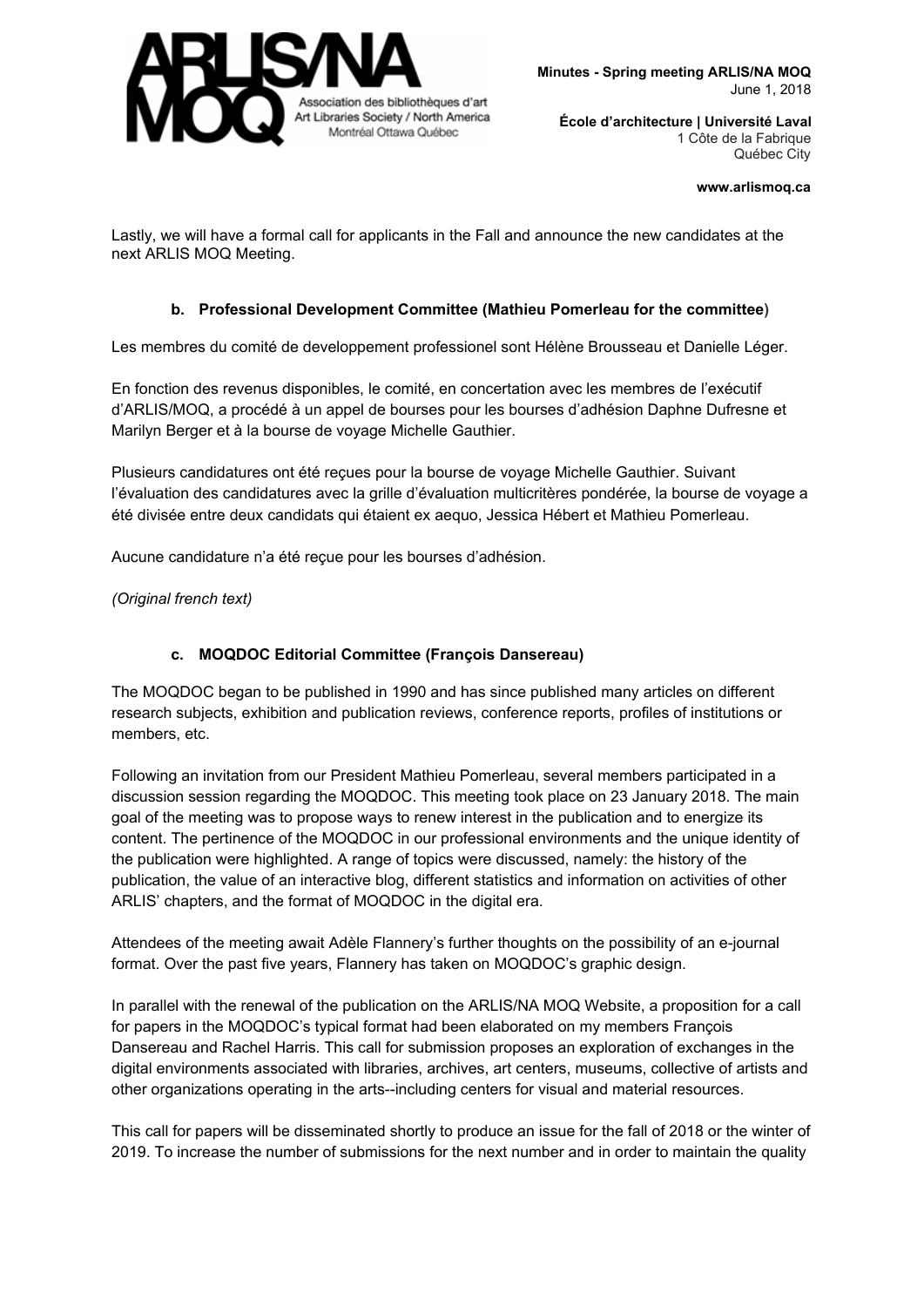

#### **www.arlismoq.ca**

of the MOQDOC, we need your participation. We encourage you to submit a text or to encourage colleagues and students in information science to do so.

We also want to stress the possibility of creating a special number of the MOQDOC in line with the Conference of ARLIS/NA which will take place in Montreal in 2021.

For more information on the MOQDOC's format get in touch with Adèle Flannery (adele.flannery@gmail.com).

For more information on the call for papers and editorial committee get in touch with François Dansereau (francois.dansereau@muhc.mcgill.ca) and Rachel Harris (rachel.mabel.harris@gmail.com).

#### **Discussion**

Sarah and Mathieu discuss the possibility of publishing a small edition in order to wrap up a few articles which are ready to be published, such as the conference reports from the members who attended the ARLIS NA conference, the recap of the CCA meeting, or others. Mathieu proposes approaching contributors directly to write the articles.

Mathieu thanks Rachel and François for taking the lead with the MOQDOC.

#### **10. ARLIS/NA 2021 conference presentation (Sarah Severson)**

Sarah mentions that the conference proposal is available online (see the link below).

We are expecting around 900 participants at the 2021 conference. It's important to start discussing it as early as possible, since the timeline starts 3 years before the conference (see conference planning manual link below), which is 2018. Sarah will contact members who participated in the ARLIS NY conference to inquire about their experiences, preferences, recommendations.

ARLIS NA is very involved in supporting the conference planning. It is very well documented. The first step is defining the 4 co-chairs, in 2020, smaller roles will start being filled. It is understandable that it is difficult to project ourselves two years from now, but there will be roles to fill one year before the conference. Programme co-chairs can participate remotely. Many of the other canadian chapters were open to participate in the planning of the conference.

Next year, the Salt Lake City organisers are employing different strategies in the planning, programming, and logistics.

Local arrangements roles (organising tours, activities, contacting museums, galleries, etc) will ideally be filled by Montreal-based members, ideally, who are very comfortable in french.

- a. [Proposal](http://arlismoq.ca/arlis-na-conference-in-montreal-in-2021/)
- b. 1995 23rd Annual Conference ARLIS & the [Francophone](https://www.arlisna.org/images/conferences/1995/program.pdf) World
- c. [Conference](https://arlisna.org/images/admindocs/planning/confplanman.pdf) planning manual

Sarah applauds ARLIS/NA's organisation and documentation.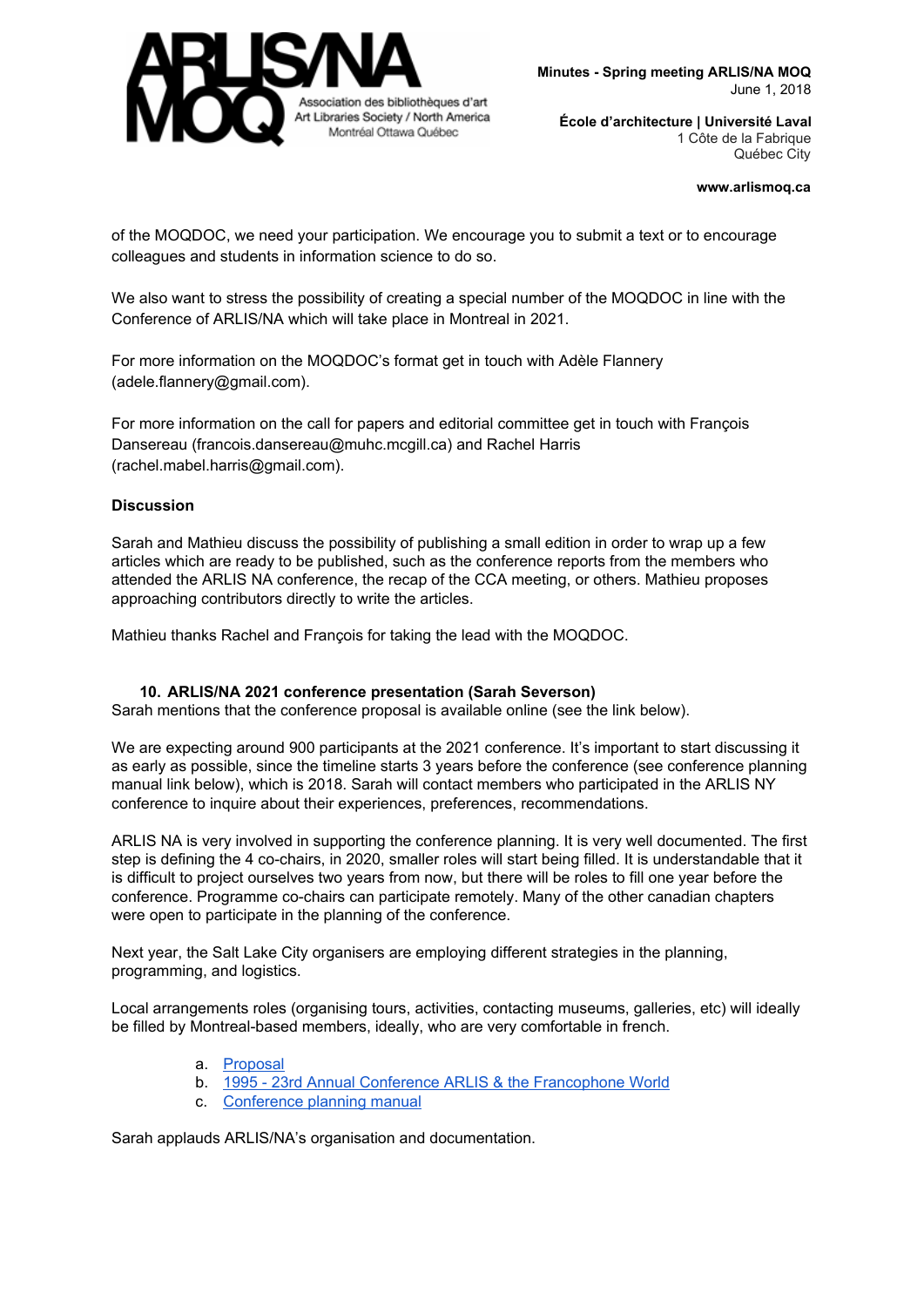

#### **www.arlismoq.ca**

Françcois asks how the conference planning related to the ARLIS MOQ Executive committee. Sarah and Mathieu reiterate that the ARLIS MOQ executive committee does not play a key role in the planning of the conference. It's important that the chapter continues to function independant of the conference.

# **11. ARLIS/NA Canadian Liaison report (Mathieu Pomerleau for Suzanne Rackover)**

Selected news from the Board of ARLIS/NA :

The 2018 conference was attended by more than 900 and resulted in 103 new members.

Art Documentation's 2019 subscription pricing will increase by 4%, as scheduled.

The Policy Manual is being updated, so that it includes new SIGS (Art Librarian Parents & Caregivers and Critical Librarianship) and removes defunct groups.

Canadian Liaison Suzanne Rackover led a discussion about advocacy with the goal of establishing standards. We hope a white paper on academic libraries can be generated, similar to the recent white paper on museum libraries.

The Membership Committee and Diversity Committee have created a very brief and anonymous demographic questionnaire so that ARLIS/NA can track ethnic and racial trends in the membership.

The board has voted to continue to provide low-cost childcare to members at future conferences. It will review the matter every three years to determine the success of the initiative.

## **12. Discussion points**

Various resources mentioned during the meeting :

- Library Juice Press conference (financially accessible conference) usually in July
- Wikipedia Art + Féminisme -- could be interesting for ARLIS MOQ to get involved in the co-organization of such an event.
- Radical Reference : <https://radicalreference.info/>
- White paper on Art Museum Libraries (2016) : [https://www.arlisna.org/publications/arlis-na-research-reports/1144-state-of-art-museu](https://www.arlisna.org/publications/arlis-na-research-reports/1144-state-of-art-museum-libraries-2016-white-paper) [m-libraries-2016-white-paper](https://www.arlisna.org/publications/arlis-na-research-reports/1144-state-of-art-museum-libraries-2016-white-paper)

The executive committee is available to support members who wish to organize activities touching these ideas or themes.

## **13. Varia**

#### **Design thinking workshop (Spring 2018 - postponed) :**

The workshop was postponed since the registrations did not meet the minimum amount of participants required to carry out the activity. Sarah, who is in contact with the workshop leader, will reach out to members at another time during the year.